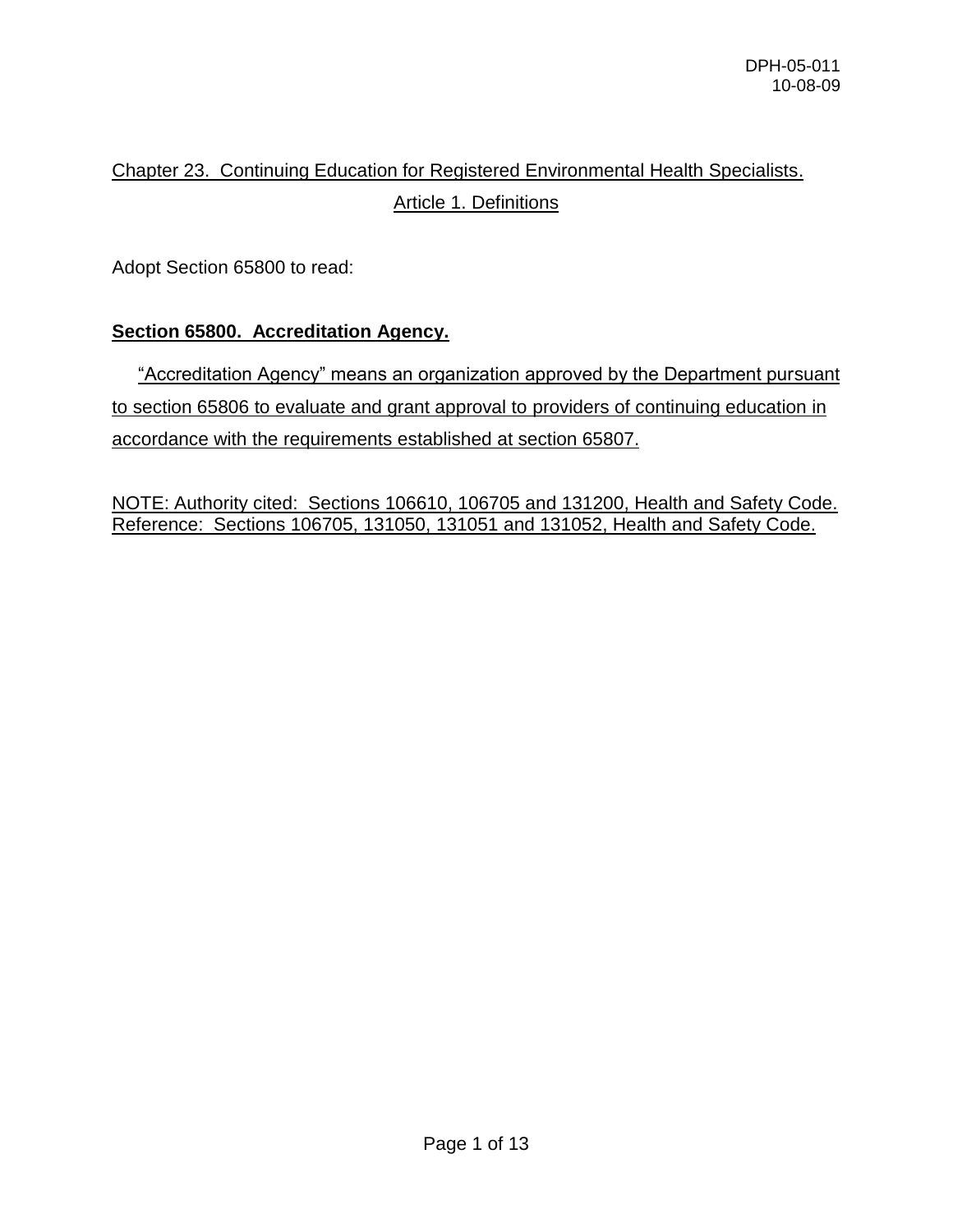Adopt Section 65801 to read:

## **Section 65801. Approved Coursework.**

 "Approved Coursework" means continuing education courses that have been approved by an Accreditation Agency.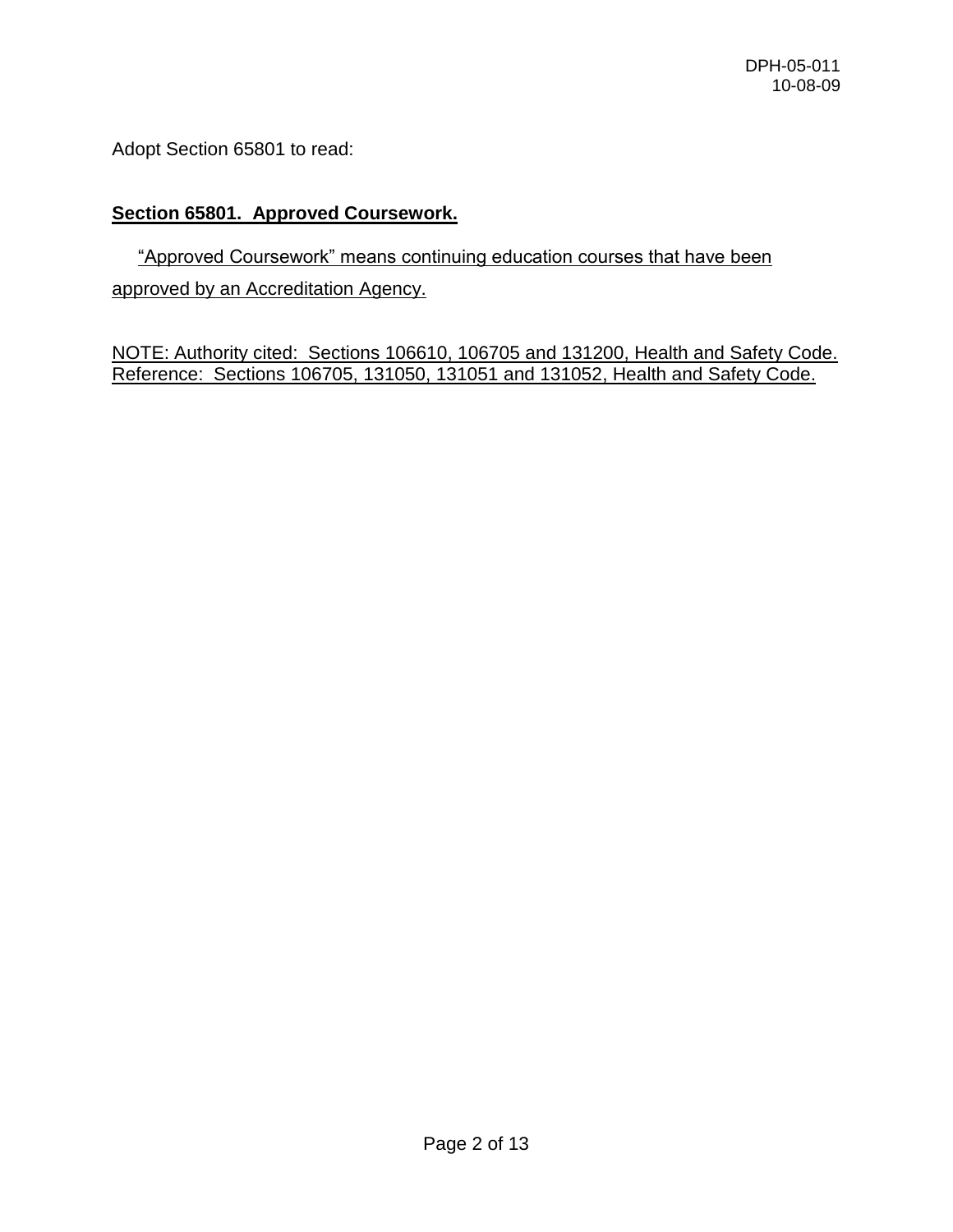Adopt Section 65802 to read:

#### **Section 65802. Contact Hour.**

 "Contact Hour" means the actual time a REHS participates in approved coursework offered by a recognized provider, utilizing the following conversion standards:

| $(a)$ 50-60 minutes                     | $=$ 1 contact hour.   |
|-----------------------------------------|-----------------------|
| (b) 0.1 continuing education unit (CEU) | $=$ 1 contact hour.   |
| (c) 1 quarter unit                      | $= 10$ contact hours. |
| (d) 1 semester unit                     | $= 15$ contact hours. |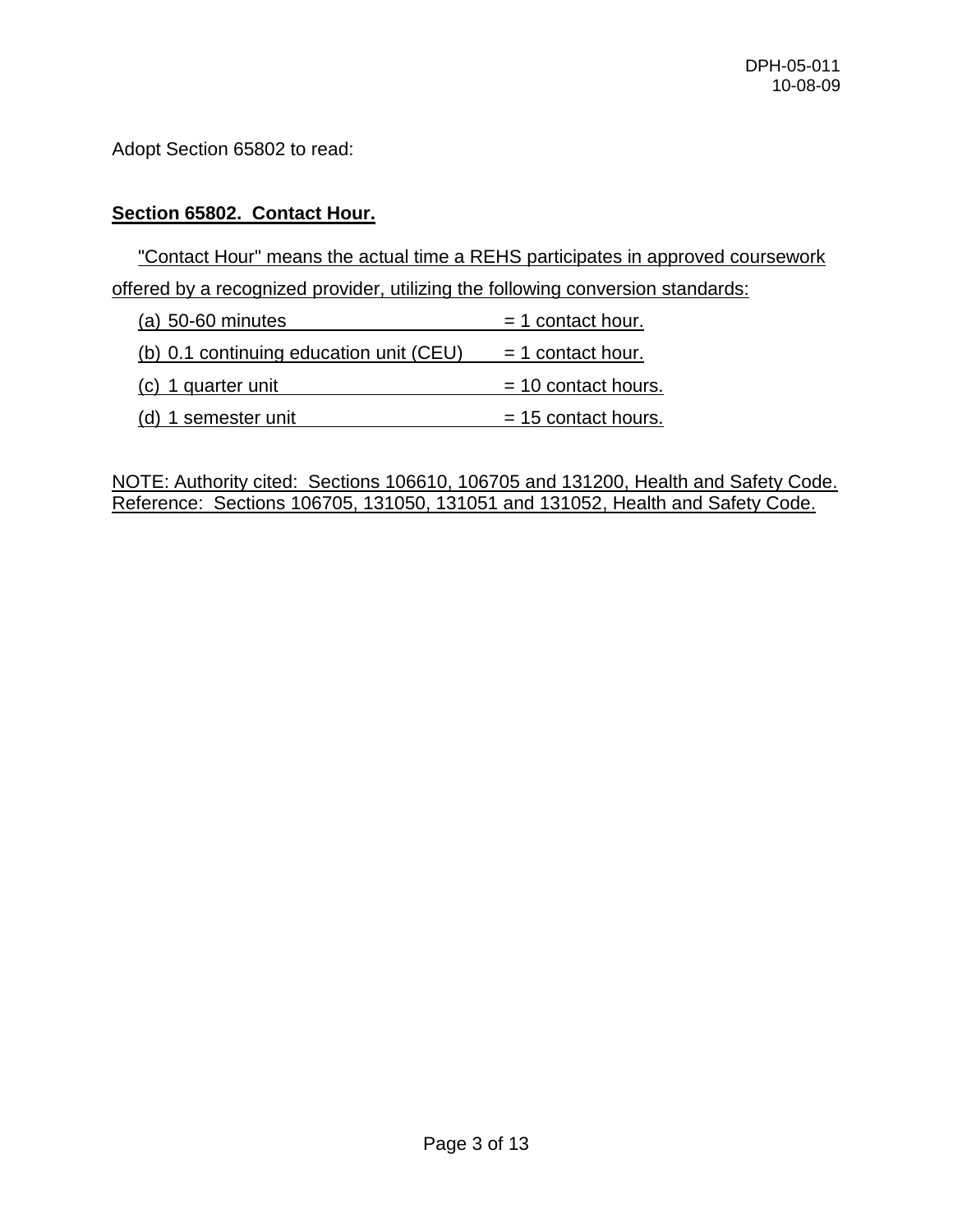Adopt Section 65803 to read:

## **Section 65803. Recognized Provider.**

# "Recognized Provider" means a provider of approved coursework that meets the provisions of section 65807 and is approved by an Accreditation Agency.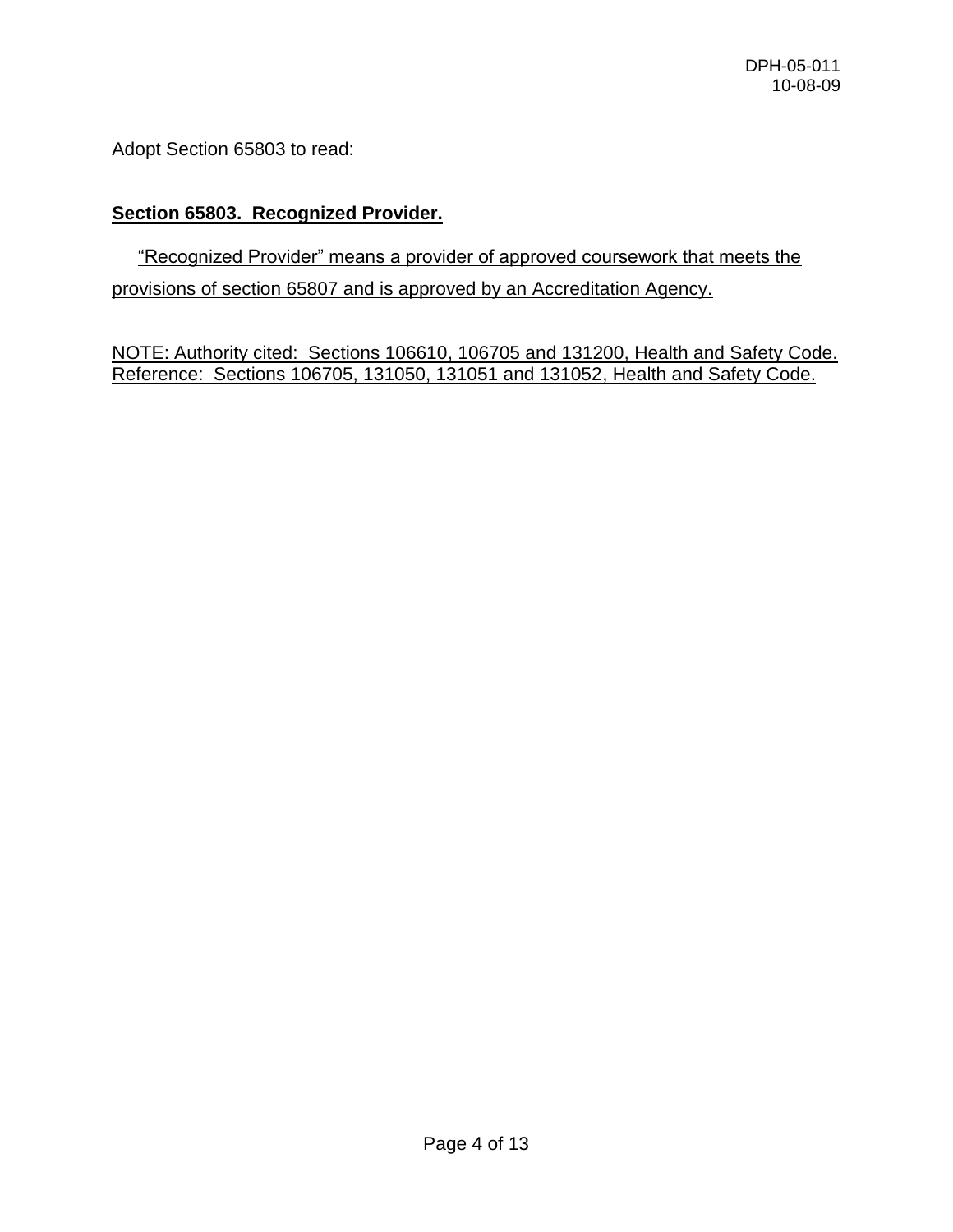Adopt Section 65804 to read:

## **Section 65804. REHS.**

 "REHS" means a registered environmental health specialist as defined in section 106615(c) of the Health and Safety Code.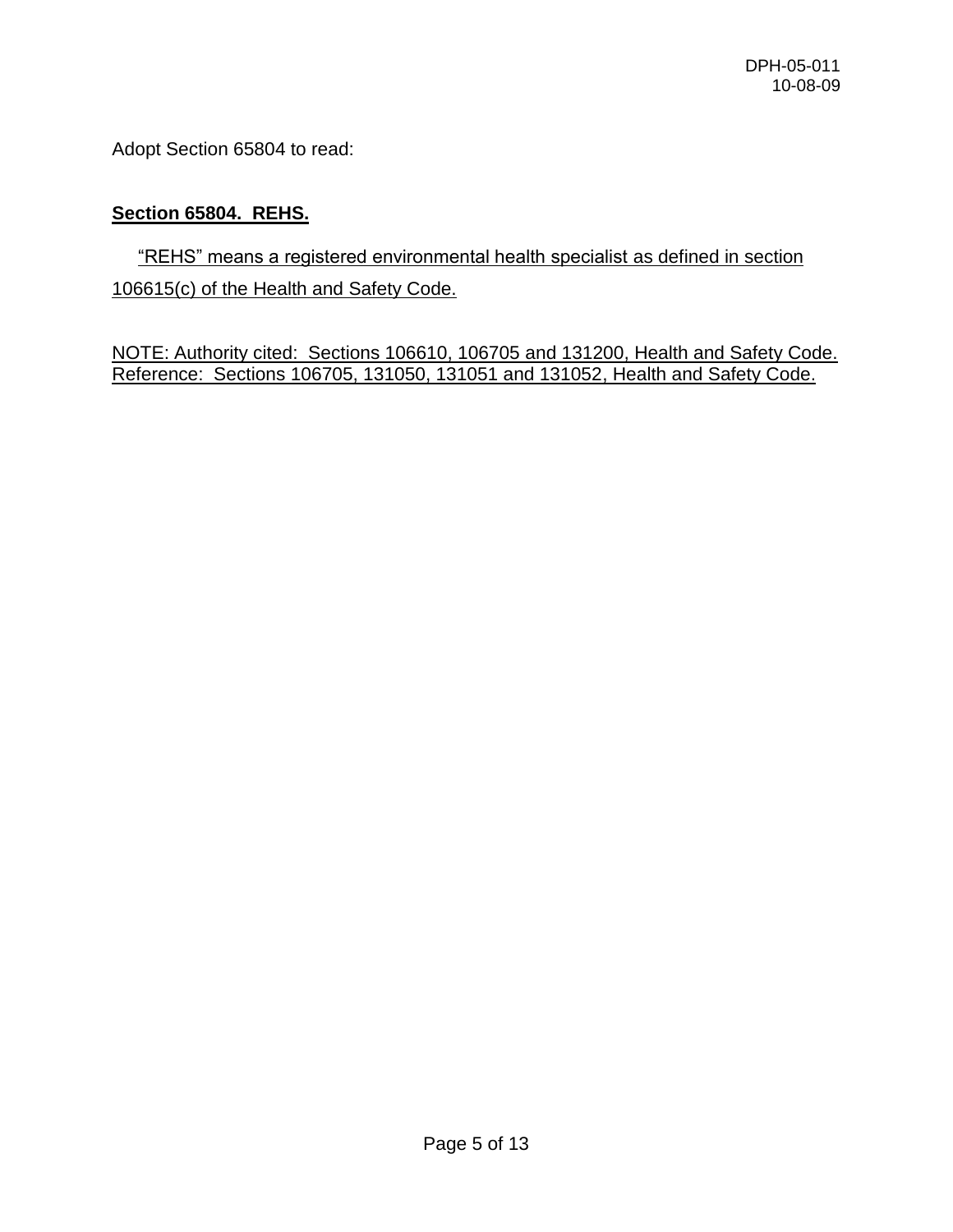## Article 2. Continuing Education Requirements

Adopt Section 65805 to read:

## **Section 65805. Continuing Education Requirements for Renewal of**

#### **Environmental Health Specialist Registration.**

 (a) At the time of biennial registration renewal each REHS shall submit written documentation that he or she has completed a minimum of 24 contact hours of approved coursework within the 24 months immediately preceding the date of expiration. The first 24 month period during which an REHS shall complete the contact hours shall begin on the first day that occurs: after this section initially becomes effective; and 24 months prior to the next expiration date of the certificate.

 (b) Each REHS shall retain certificates of completion issued by accreditation agencies or recognized providers for five years following completion of the approved coursework.

 (c) A REHS may apply in writing to the Department for an exemption from the continuing education requirements. Exemptions may be granted on the basis of serious illness or military duty. A person registered as an inactive retired REHS as specified in Health and Safety Code section 106695 shall be exempt from the continuing education requirement.

 (d) During the 24 months prior to his or her biennial renewal an instructor may request continuing education credit only one time per approved coursework that the instructor teaches.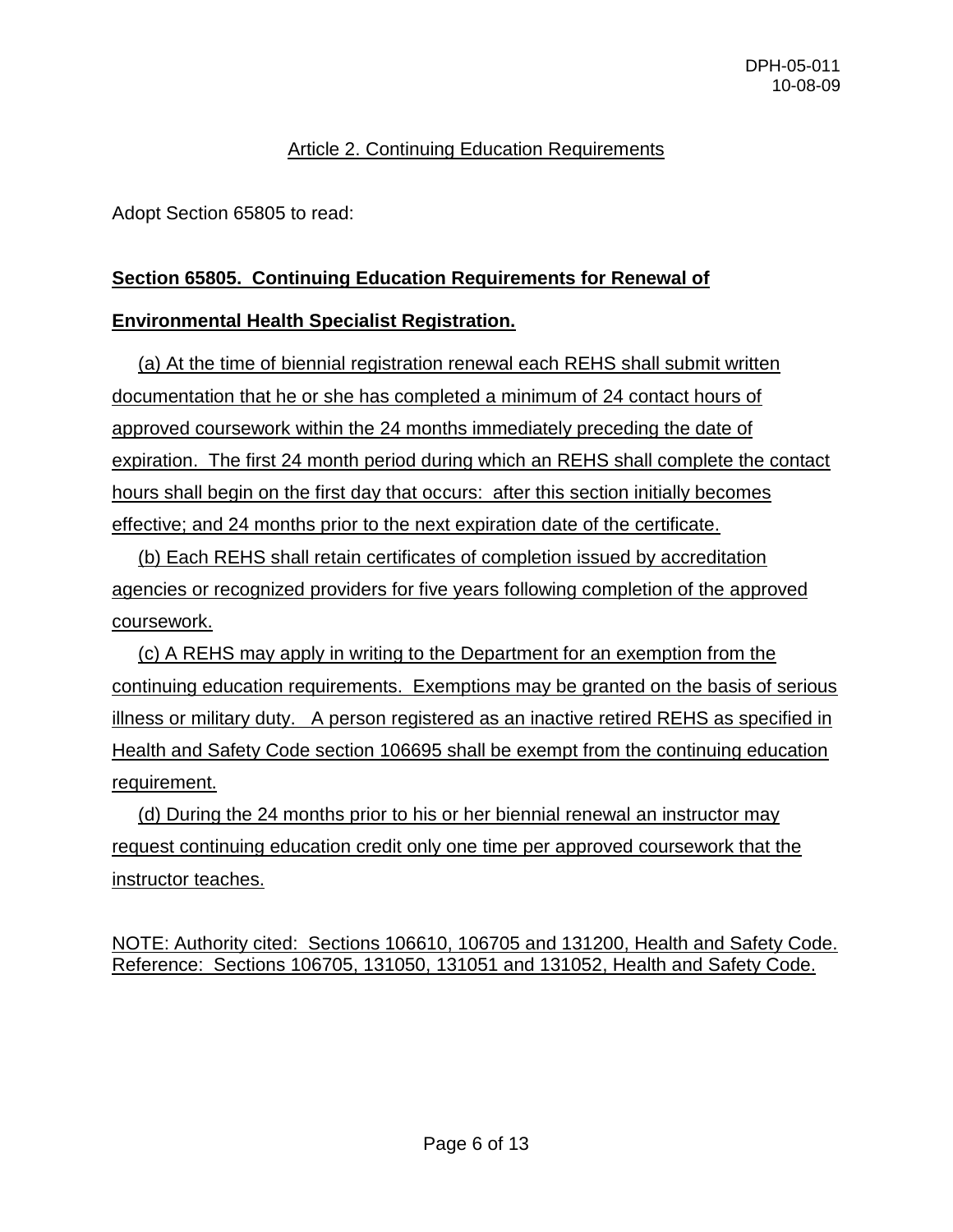Adopt Section 65806 to read:

## **Section 65806. Accreditation Agencies.**

 (a) An individual or organization seeking approval to operate as an Accreditation Agency shall submit a written request to the Department. The request shall include documentation of the following:

(1) The organization's name, address, telephone number, and owner name(s).

 (2) A written plan demonstrating how the agency will meet the requirements of this section and enforce the requirements of section 65807 to include: procedures for monitoring course content, education methods and the recognized providers' compliance with the approved coursework requirements stated in section 65807.

 (3) The person designated by the organization to be responsible for overseeing the administration and coordination of approved coursework and all recognized providers.

 (4) A clearly defined process for responding to complaints about recognized providers and the ability to produce specific outcomes that assure that recognized providers comply with section 65807.

(b) An approved Accreditation Agency shall have the following responsibilities:

 (1) Maintain a list of the names and addresses of the persons designated as responsible for the recognized provider's continuing education program. The Accreditation Agency shall require that any change in the designated responsible person shall be reported to the Accreditation Agency within 15 days of the effective date of such change.

 (2) Notify the Department of names, addresses and responsible party of each recognized provider.

 (3) Re-evaluate the coursework in response to complaints concerning activities of any of its recognized providers or the approved coursework.

 (4) Review a minimum sample of ten percent of all approved coursework offered by each recognized provider, but not less than one course per year, to determine compliance with this article. Report the findings of each review to the Department annually.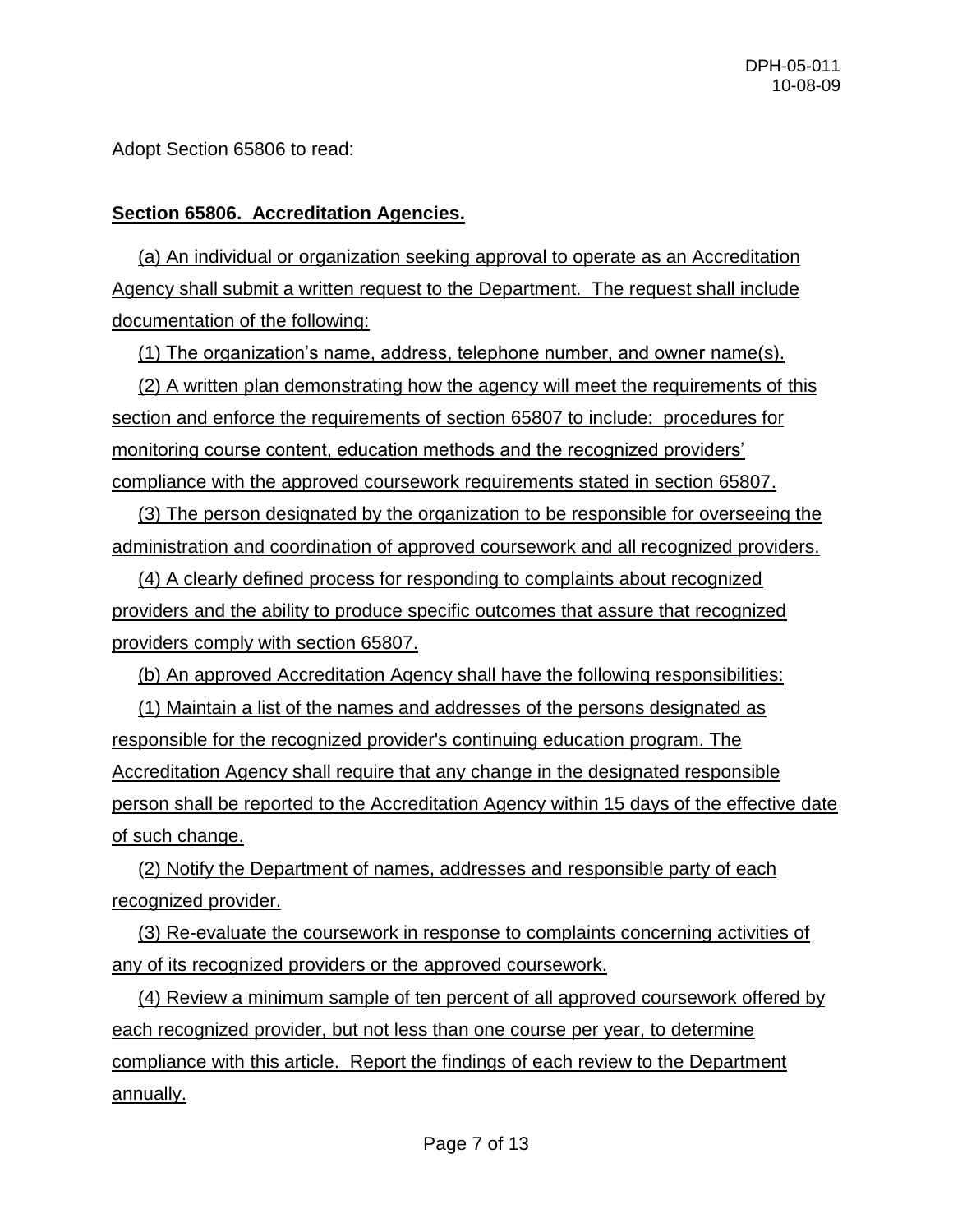(5) Assure that all approved coursework offered by its recognized providers meets the continuing education requirements as set forth in section 65807.

 (6) Provide attendance records of REHS participants upon request of the Department.

 (c) Failure of an Accreditation Agency to enforce the requirements of this article shall constitute cause for revocation of approval by the Department. Departmental action shall be in accordance with the administrative adjudication provisions of Chapter 4.5 (commencing with Section 11400) and Chapter 5 (commencing with Section 11500) of Part 1 of Division 3 of Title 2 of the Government Code.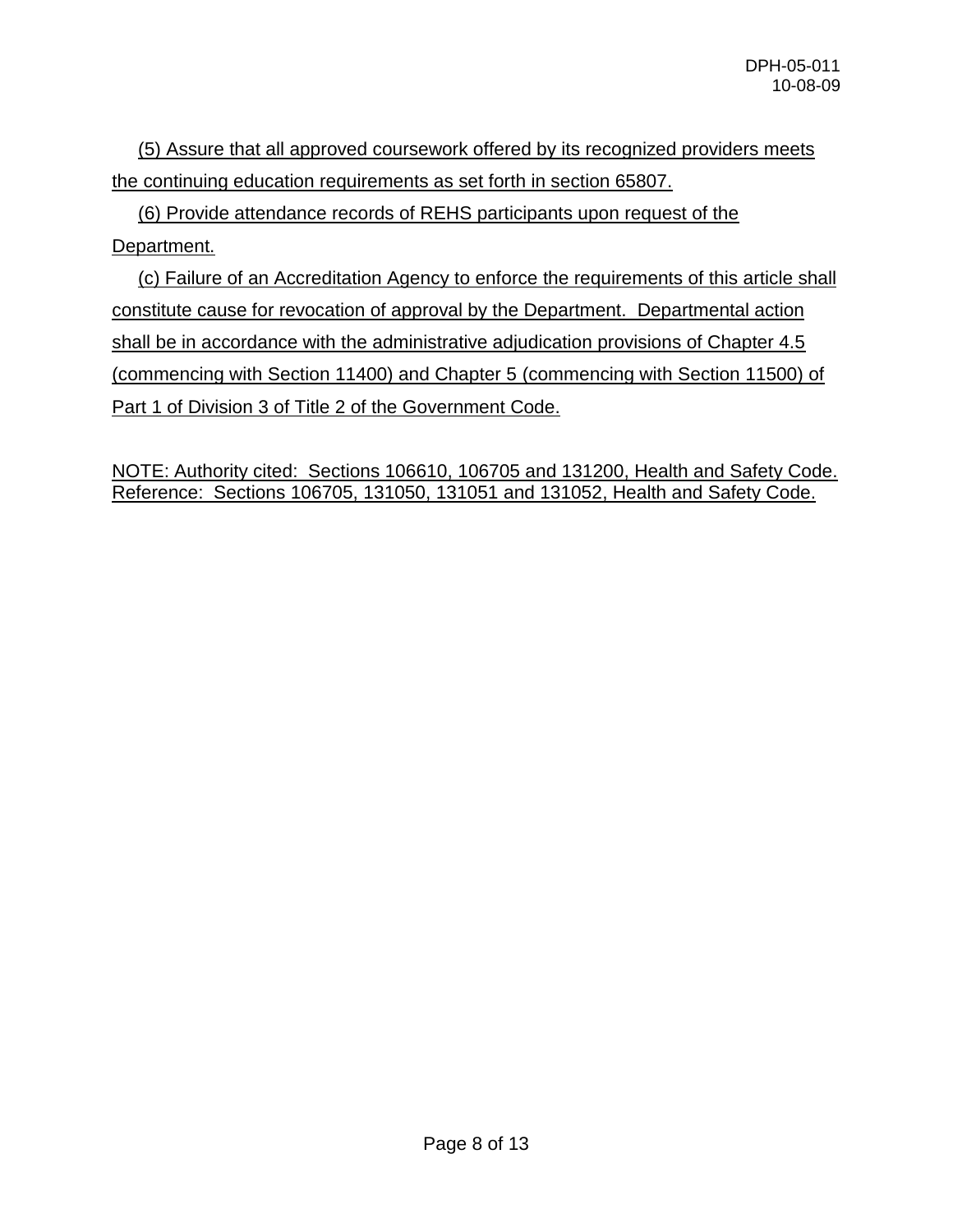Adopt Section 65807 to read:

## **Section 65807. Requirements for Recognized Providers.**

 (a) An individual or organization seeking to provide continuing education courses as a recognized provider shall apply in writing to a Department-approved Accreditation Agency. The request shall include documentation of the following:

(1) The organization's name, address, telephone number, and owners' names.

 (2) A course or teaching plan demonstrating that the course and providers meet the requirements of section 65807(c).

 (3) The person designated by the organization to be responsible for overseeing the administration and coordination of continuing education courses.

 (b) Upon receipt of written approval from the Accreditation Agency, a continuing education provider shall represent itself as a recognized provider.

 (c) The recognized provider is responsible for assuring the educational quality of its approved coursework and shall demonstrate the ability to meet the following requirements:

 (1) Topics and subject matter for approved coursework shall be pertinent to the scope of practice as described in section 106615 (e) of the Health and Safety Code for a REHS. Topics and subject matters for approved coursework shall include the following:

(A) Food protection.

(B) Solid waste management.

(C) Liquid waste management.

(D) Medical waste management.

(E) Water supply.

(F) Housing and institutions.

(G) Bathing places.

(H) Vector control.

(I) Hazardous materials management.

(J) Underground tanks.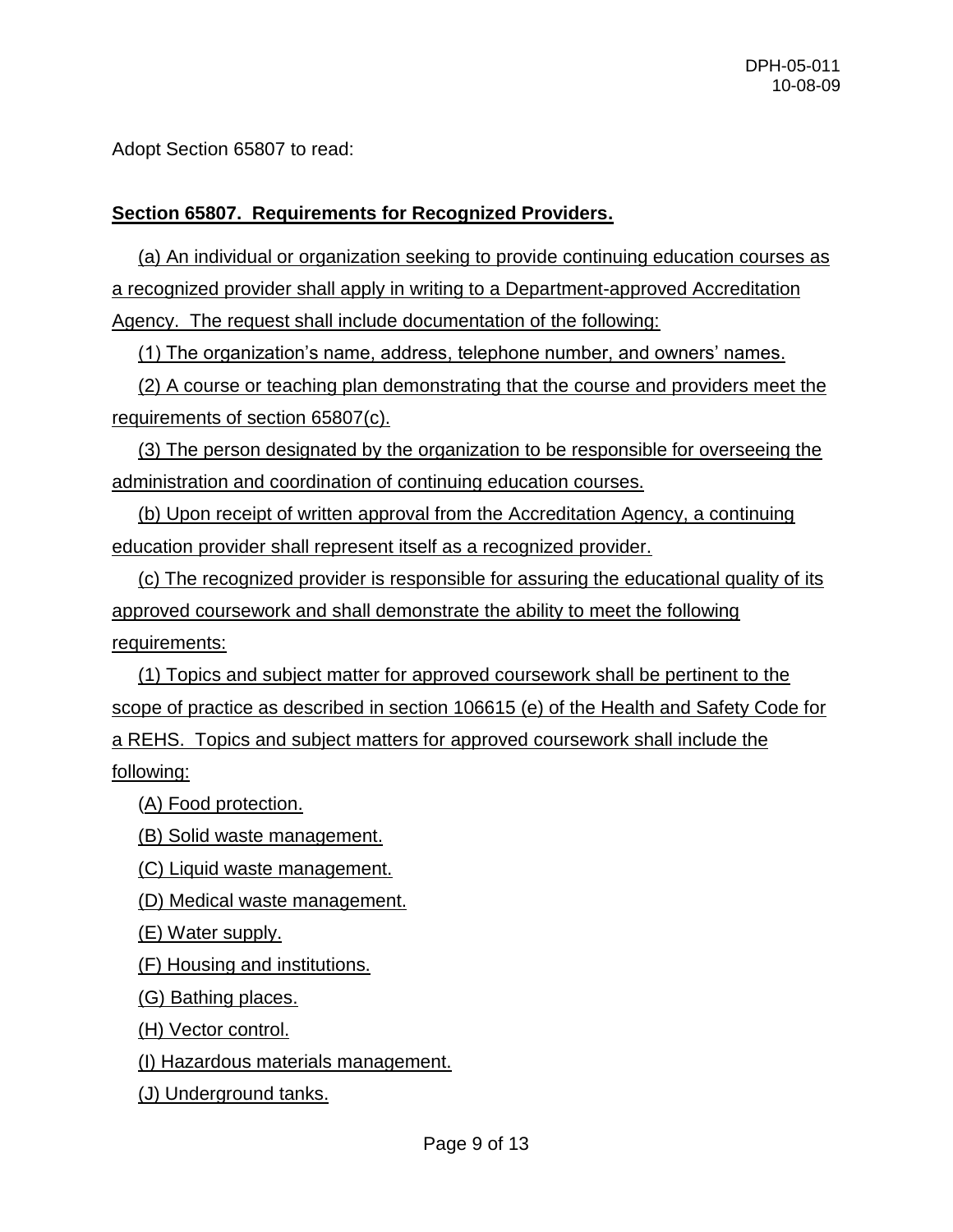(K) Air sanitation.

(L) Safety and accident prevention.

(M) Land development and use.

(N) Disaster sanitation.

(O) Electromagnetic radiation.

(P) Milk and dairy products.

(Q) Noise control.

(R) Occupational health.

(S) Rabies and animal disease control.

(T) Recreational health.

(U) Bioterrorism.

(V) Emergency preparedness.

(W) Lead poisoning.

(X) Cardiopulmonary resuscitation.

(Y) Epidemiology and communicable diseases.

(Z) Public health.

(AA) Environmental health administration and management.

 (2) Approved coursework shall have written educational goals and specific learning objectives.

 (3) Speakers and instructors shall have education, training, and/or experience in the topics and subject matter listed in subsection (c)(1).

 (4) Approved coursework shall have a syllabus that provides a general outline of the course. The syllabus shall contain at a minimum, the instructional objectives for each course and a summary containing the main points for each topic.

 (5) All approved coursework shall identify and document the functions of each speaker or instructor.

 (6) Promotional materials and advertisements shall include sufficient information to determine:

 (A) the educational goals and specific learning objectives of the approved coursework.

(B) the intended audience.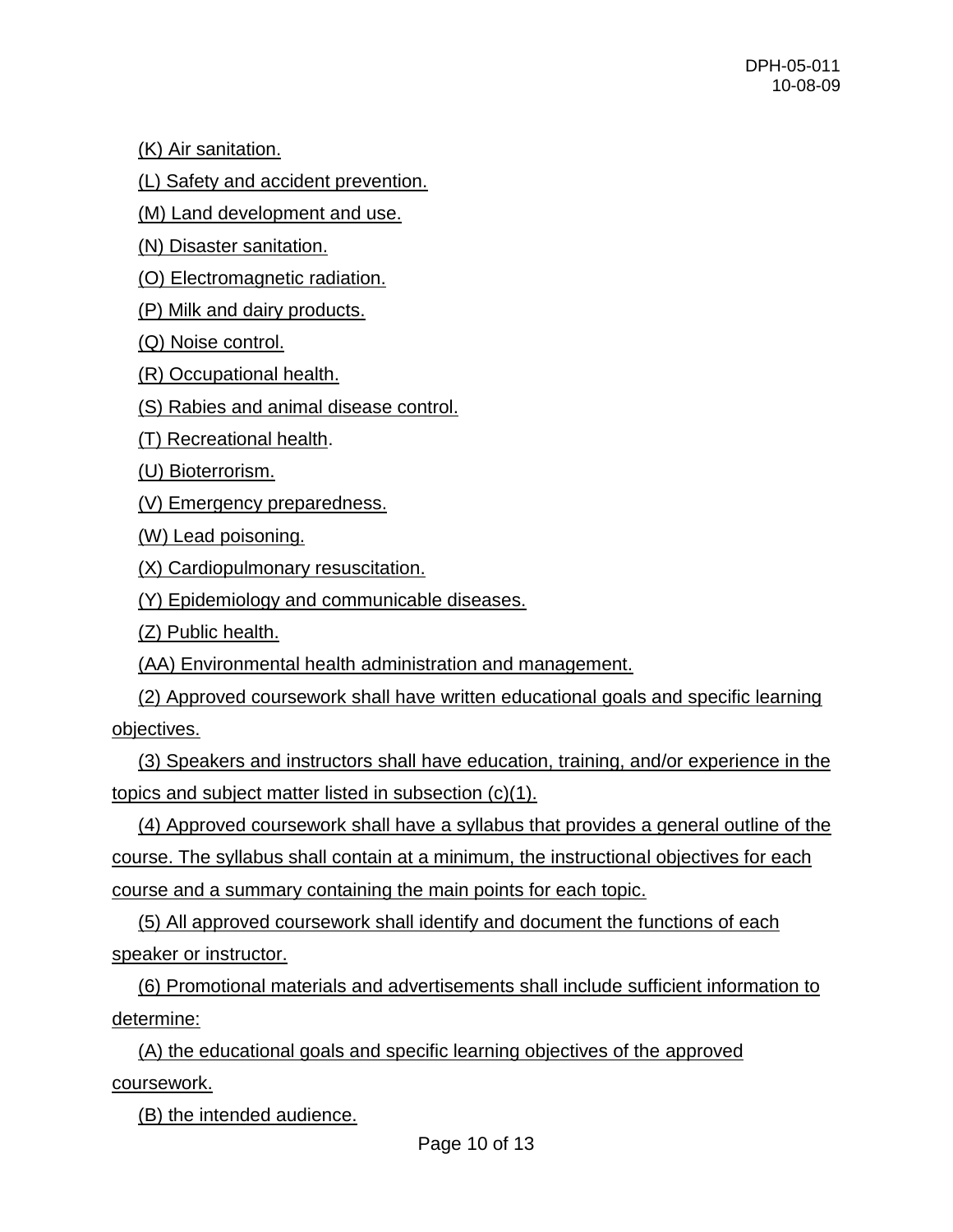(C) the speakers, instructors and their credentials.

(D) the number of continuing education contact hours.

(E) the name of the Accreditation Agency and recognized provider.

 (d) Recognized providers shall evaluate the effectiveness of their approved coursework to determine whether the objectives required under section 65807(c) were met. This evaluation shall include a written evaluation by the participants, and/or preand post-examination(s).

 (e) The recognized provider shall be required to maintain attendance records of approved coursework for five years following completion of the coursework.

 (1) For live programs, acceptable documentation of participation includes attendance rosters, sign-in sheets, completed program evaluation forms, or signed verification forms.

 (2) For home study, web based training and other mediated instructional approaches, acceptable documentation of participation includes the use of a posttesting procedure in which a pre-established proficiency level exists and certificates are awarded only upon attainment of the pre-specified minimum proficiency level.

 (f) All recognized providers shall furnish certificates of completion to all successful participants. The certificate shall contain the name of the participant and name of the provider, title of the course, number of contact hours, date of completion, course expiration date, course number and the name of the Accreditation Agency.

 (g) All coursework shall be approved at least 15 days prior to the course being offered. The proposed course shall be submitted to the Accreditation Agency for a determination that the coursework meets the requirements set forth in this section. A recognized provider's approved coursework shall be valid and accepted for three years following the initial presentation.

 (h) Failure of a recognized provider to meet one or more of the requirements set forth in this section shall constitute cause for revocation of approval by the Accreditation Agency. The Department shall have the final authority in cases of dispute regarding revocation. Departmental action shall be in accordance with the administrative adjudication provisions of Chapter 4.5 (commencing with Section 11400) and Chapter 5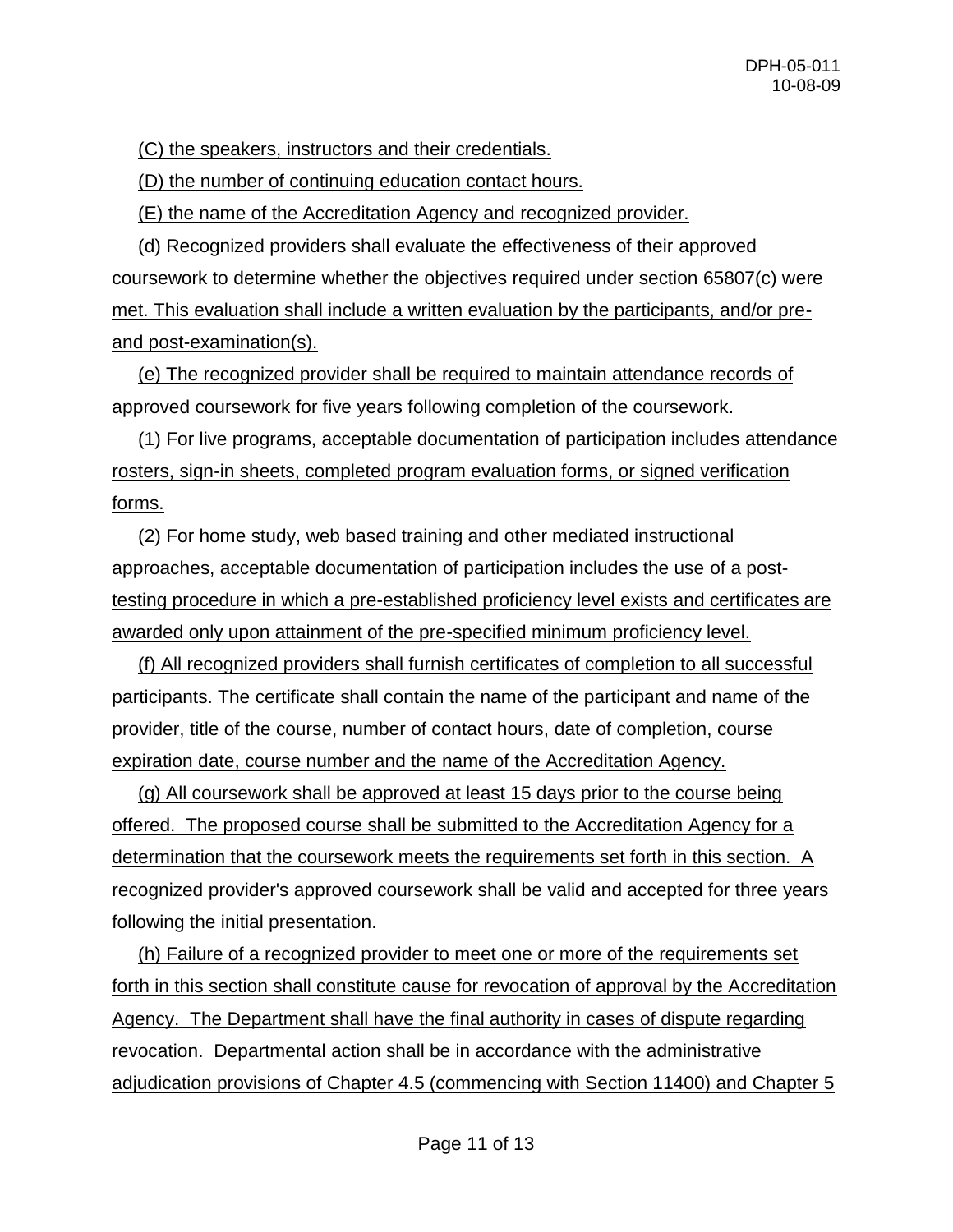(commencing with Section 11500) of Part 1 of Division 3 of Title 2 of the Government Code.